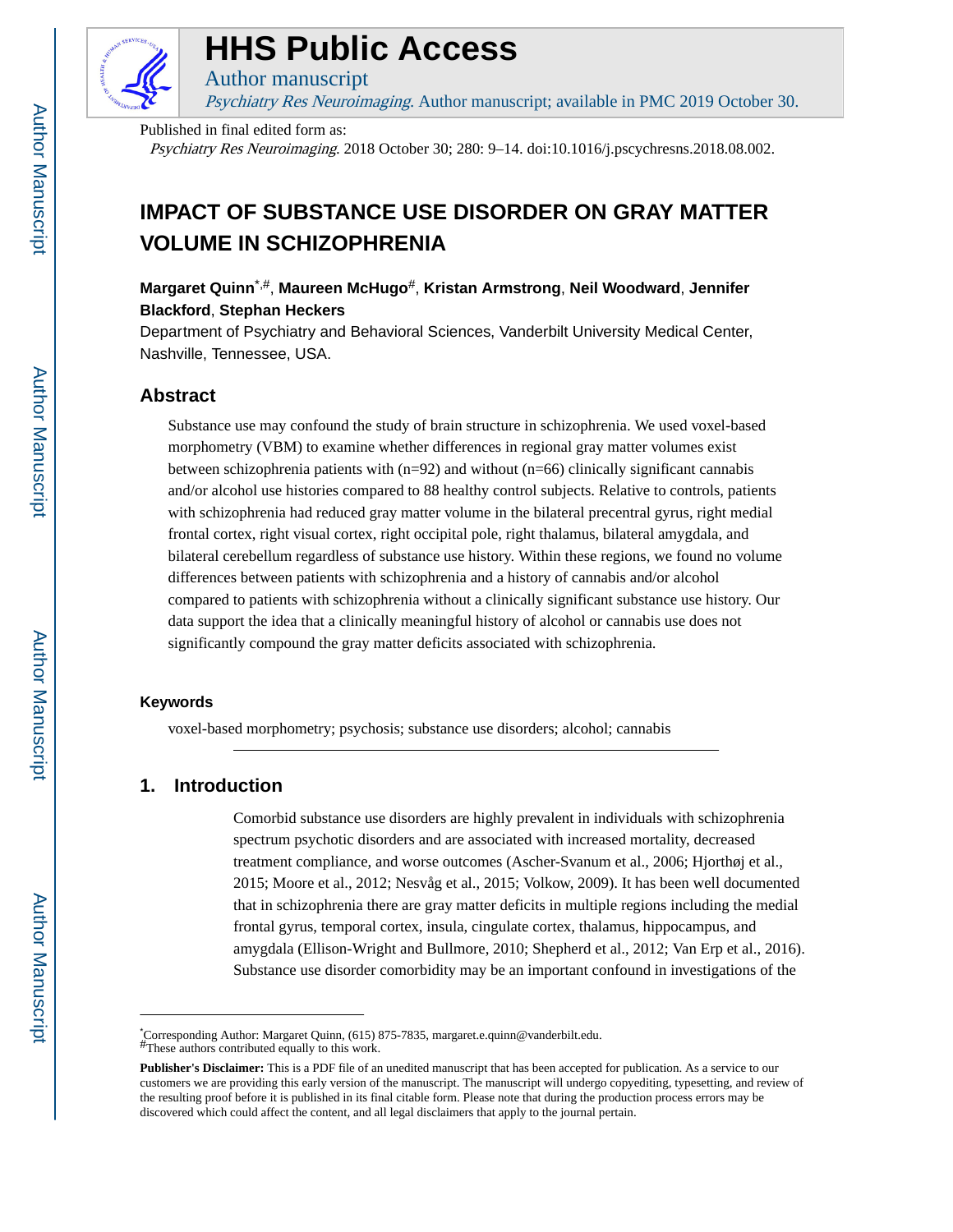neurobiological basis of schizophrenia, since both illnesses are independently associated with changes in brain structure (Thoma and Daum, 2013; Van Haren et al., 2013; Weinberger and Radulescu, 2016).

Cannabis and alcohol are among the most frequently misused substances in schizophrenia (Nesvåg et al., 2015). Meta-analyses have revealed that many of the regions implicated in the pathophysiology of schizophrenia also show volume deficits in individuals with alcohol and cannabis use disorders who do not have psychosis. In non-psychotic individuals with alcohol use disorder, gray matter reductions have been identified in the dorsolateral prefrontal cortex, anterior cingulate cortex, temporal gyrus, insula, precentral gyrus, thalamus, hippocampus, and striatum (Xiao et al., 2015). Additionally, multiple previous studies have shown that greater atrophy in these regions is significantly associated with the severity of alcohol consumption (Yang et al., 2016). The effects of cannabis use on brain structure are more variable than those observed with alcohol use disorders, but increased severity of cannabis use is associated with greater structural changes in the hippocampus, prefrontal cortex, amygdala, insula, cerebellum, and striatum (Lorenzetti et al., 2016). Decreased hippocampal volume is the most consistently found structural alteration in cannabis users relative to non-users, with a medium effect size (Rocchetti et al., 2013). Current evidence suggests that alcohol and cannabis use disorders produce partially overlapping effects on the brain and the extent of changes in brain structure depends on the severity of use in non-psychotic individuals.

The extant literature comparing schizophrenia patients with and without a history of substance use has thus far not resolved whether substance use serves as a confound in studies of brain volume in schizophrenia. Some studies have found greater volume deficits due to substance use in both overall gray matter and specific brain regions, including the amygdala, hippocampus, cerebellum and cingulate cortex, while others have found no evidence for such differences (Malchow et al., 2013a; Thoma and Daum, 2013). Critically, only two previous studies have used whole brain, voxel based morphometry (VBM) to examine the effect of substance use on brain structure in schizophrenia. These studies are particularly relevant for examining the question of whether typical studies of brain volume in schizophrenia are confounded by the effects of comorbid substance use. Haller et al. (2013) reported no significant differences in gray matter volume between first episode psychotic disorder patients with and without comorbid cannabis use. In contrast, an earlier study by (Schiffer et al., 2010) found decreased gray matter volume in the anterior cingulate, frontopolar, and superior parietal cortices in a comparison of schizophrenia patients with and without a history of alcohol dependence. Most previous studies in this area have examined cortical thickness or used restricted region of interest analyses focused on determining whether specific brain structures are impacted by alcohol or cannabis use in schizophrenia (Supplementary Table 1).

The substances commonly misused by patients with schizophrenia can directly impact the very brain regions thought to be affected by disease processes in psychosis. Although current substance abuse or dependence may be an exclusionary criterion for many studies of brain structure in schizophrenia, a history of substance misuse often is not. VBM is a frequently used measure of identifying changes in brain structure in schizophrenia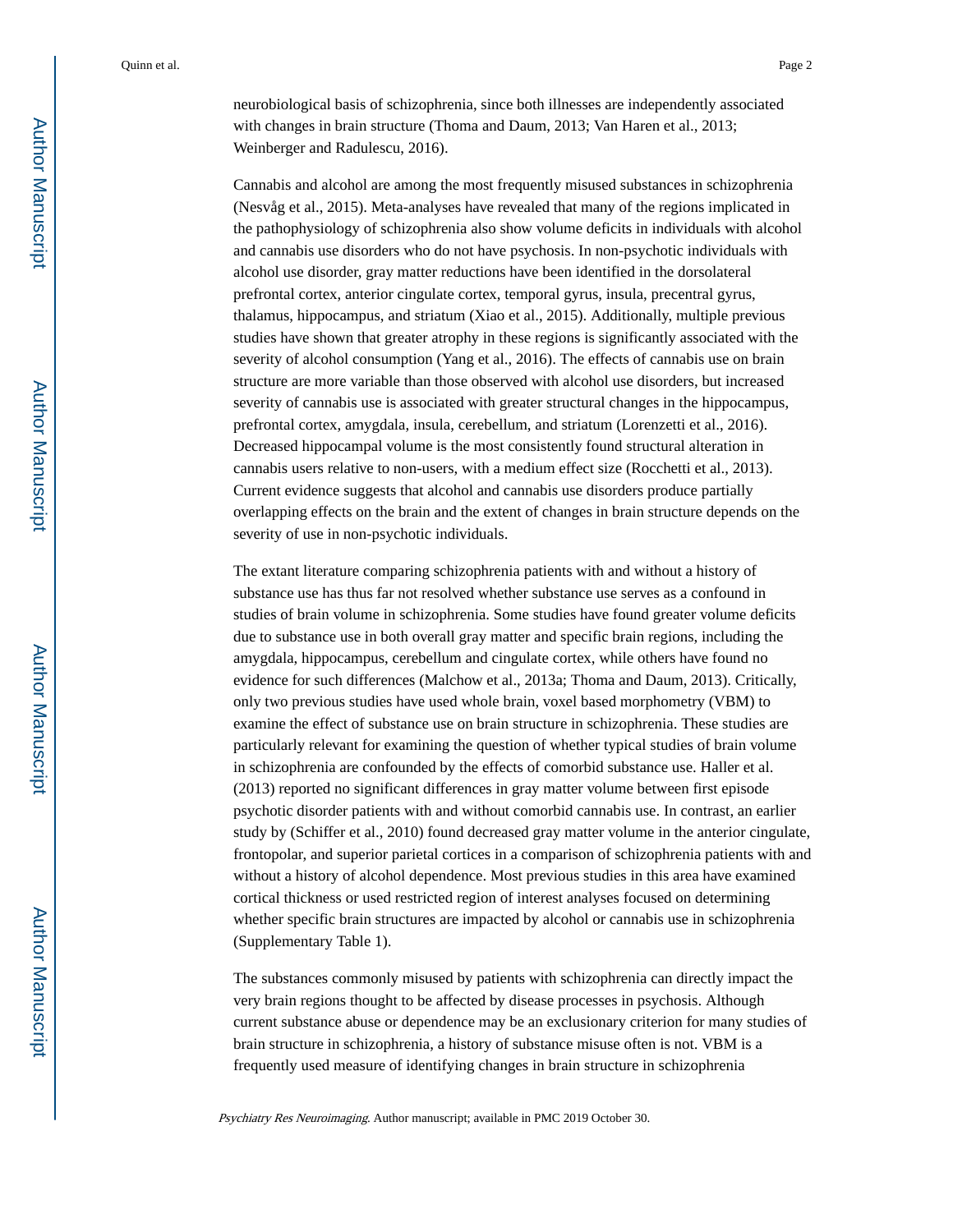(Shepherd et al., 2012). Yet, as outlined above, there is a paucity of studies directly examining how substance abuse or dependence affects gray matter volume as measured by VBM. Additionally, many of the studies that have examined volumetric changes related to substance use in schizophrenia have had small sample sizes (average total patient sample size  $N= 51$ , range = 17–165; Supplementary Table 1). The possibility exists that previous null findings were underpowered to detect a true effect or, alternatively, those studies with a positive finding were also underpowered but have overestimated the size of an effect (Button et al., 2013).

Here, we test the hypothesis that substance use significantly confounds the study of brain volume in schizophrenia using standard VBM analysis in a large sample of 158 schizophrenia patients well matched on all factors except history of alcohol and cannabis use. In this way, we hope to address the discrepancies in previous studies that were potentially due to low statistical power and variable analysis methods. We are interested in understanding whether the signature of changes in brain structure produced by psychosis are muddied by substance use, rather than asking how substance misuse impacts the brain in the same way with or without a comorbid psychotic disorder diagnosis. We first validate the established pattern of gray matter deficits in schizophrenia compared to healthy controls in multiple cortical and subcortical regions and show that volume deficits observed in our sample are consistent with prior literature. Critically, we then show that within these regions a history of substance use disorder comorbidity is not associated with greater deficits in gray matter volume.

## **2. Methods**

#### **2.1 Participants**

Participants included 158 patients with a schizophrenia spectrum disorder (65 schizophrenia, 36 schizoaffective disorder, and 57 schizophreniform disorder) with and without clinically significant substance use histories, and 88 healthy control participants (Table 1) from an ongoing data repository at Vanderbilt University Medical Center, the Psychiatric Genotype/ Phenotype Project (PGPP). Having a clinically significant substance use history was operationally defined as meeting criteria for a lifetime DSM-IV-TR diagnosis of alcohol or cannabis abuse or dependence. Patients in the repository with diagnoses of abuse or dependence of other substances were excluded from the present analysis. Of those who were included, 92 patients had significant substance use histories and 66 did not. None of the healthy control subjects had significant substance use histories.

Schizophrenia spectrum disorder patients were recruited from the inpatient unit and outpatient clinic of Centerstone and of Vanderbilt Psychiatric Hospital, and healthy control subjects were recruited through community advertisements, to contribute to the PGPP repository. The Vanderbilt University Institutional Review Board (Nashville, TN) approved the study protocol. All participants provided written informed consent to take part in the study and received monetary compensation for their time. Exclusion criteria for all participants included presence of significant head injury, major medical illnesses, pregnancy, pre-morbid IQ less than 75 as estimated by the Wechsler Test of Adult Reading (WTAR) (Wechsler, 2001), and current substance abuse or dependence within the past month at the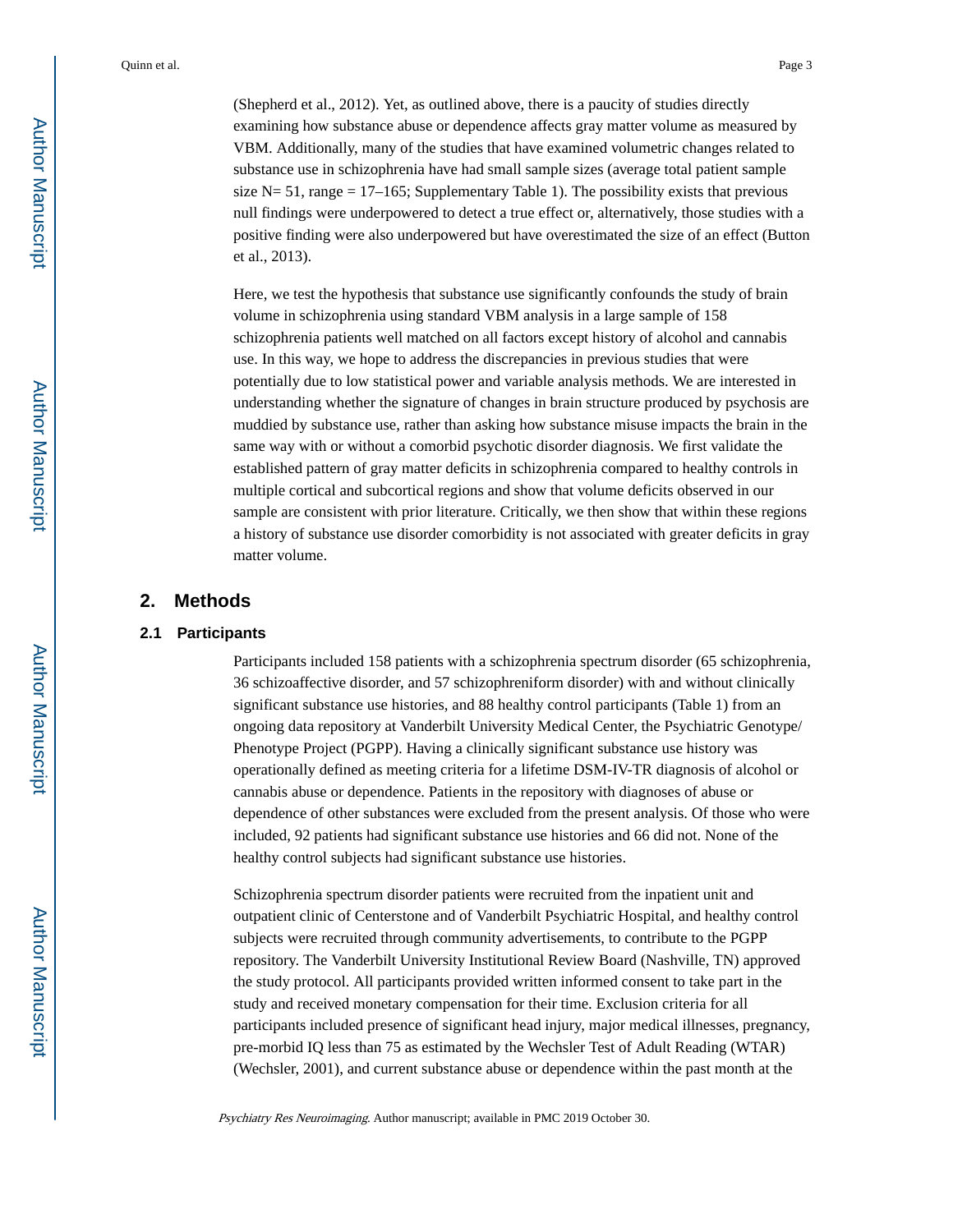time of study enrollment. Inclusion criteria for patients required a diagnosis of schizophrenia, schizoaffective disorder, or schizophreniform disorder, assessed with the Structured Clinical Interview for DSM-IV, TR (SCID) (First et al., 1995). Additional inclusion criteria for healthy control subjects required a lack of past or present psychiatric diagnoses, as confirmed by the SCID. Participants were also assessed for clinical and cognitive functioning with the Global Assessment of Functioning (GAF) scale (DSM-IV, TR), the 17-item Hamilton Depression (HAM-D) rating scale (Hamilton, 1960), the Young Mania Rating Scale (YMRS) (Young et al., 1978), the Positive and Negative Syndrome Scale (PANSS) (Kay et al., 1987), and the Screen for Cognitive Impairment in Psychiatry (SCIP) (Purdon, 2005). Additionally, patient medication status was assessed through structured interview and medical record review and chlorpromazine equivalents were

calculated for all patients who were currently taking an antipsychotic (Gardner et al., 2010). Patients with a history of substance use disorder had higher mania symptoms and higher positive symptoms compared to patients without such history, but the patient groups were well matched on all other demographic, clinical, and cognitive factors measured (Table 1).

#### **2.2 Sample selection**

From the PGPP data repository, we selected all patients with a schizophrenia spectrum disorder diagnosis who had structural MRI data of appropriate quality for VBM analysis (n = 158). Next, out of all 158 healthy controls in the same repository, we selected 100 controls with structural MRI data who matched the race, sex, mean age, and mean parental education of our patient sample by removing 58 controls whose demographic characteristics of race, age, sex, and parental education differed from that of our patient sample. Of these 100 controls, 88 had MRI data of appropriate quality for VBM analysis, and made up our final healthy control group. The demographics of these 88 controls matched the average demographics of our patient sample (Table 1).

#### **2.3 Structural MRI Data Acquisition and Analysis**

Structural imaging data was acquired on a 3T Philips Intera Achieva scanner located at the Vanderbilt University Institute of Imaging Science (Philips Healthcare, Inc., Best, The Netherlands). We collected a 3D T1-weighted scan on each participant (voxel size =  $1mm<sup>3</sup>$ ; FOV =  $256$ mm<sup>2</sup>; number of slices =  $170$ ; TE =  $3.7$ ms; TR =  $8.0$ ms).

T1-weighted structural brain images were visually inspected for motion and artifacts before VBM analysis and for segmentation errors prior to inclusion in the group analyses. Images that passed quality control were then preprocessed and segmented into gray matter, white matter and cerebrospinal fluid using the VBM8 toolbox [\(http://dbm.neuro.uni-jena.de/vbm](http://dbm.neuro.uni-jena.de/vbm)) for SPM8 (<http://www.fil.ion.ucl.ac.uk/spm>) and Matlab (The MathWorks, Inc., Natick, MA, USA). Following bias-correction and segmentation, the images underwent non-linear normalization to MNI space using the DARTEL algorithm (Ashburner, 2007). The images were modulated by non-linear warping only. Finally, the normalized gray matter images were smoothed with a 6mm kernel and used in the subsequent voxel-based statistical analyses. Between group comparisons were carried out in SPM8 using voxel-wise whole brain analysis of covariance (ANCOVA), with age included as a covariate. Analyses were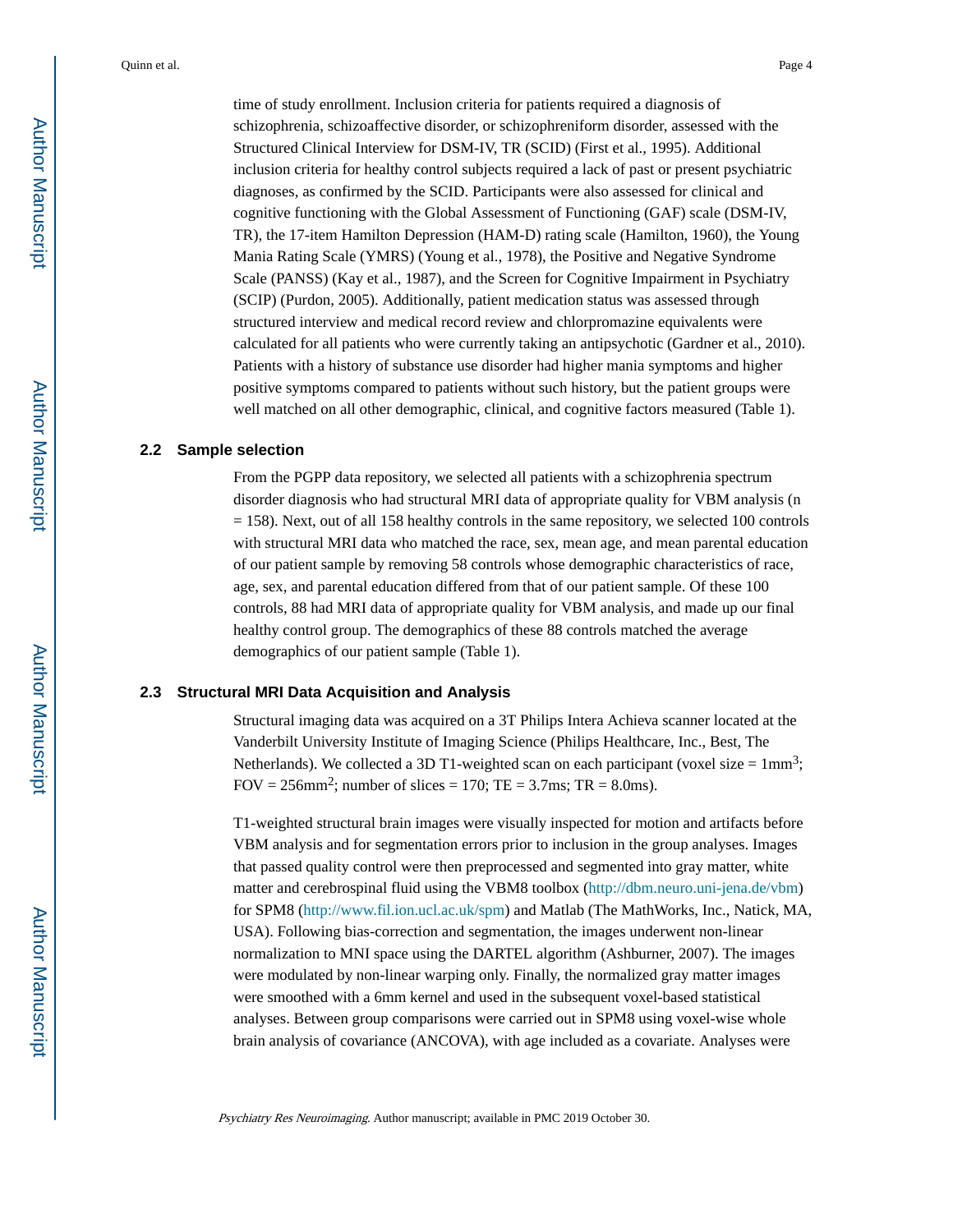#### **2.4 Statistical analysis**

We tested the hypothesis that schizophrenia spectrum disorder patients with and without a history of substance use disorder differ from each other in brain structure in two steps. First, we tested for a difference in gray matter volume between all patients and healthy control subjects by using a one-way independent samples ANCOVA. This was meant to identify gray matter volume deficits that can be attributed to schizophrenia, when controlled for the effect of age.

Second, we directly compared gray matter volumes between the schizophrenia spectrum disorder patients with and without a history of substance use disorder. We again used a voxelwise one-way independent samples ANCOVA masked by the results of our first analysis to compare the two patient groups in order to identify the potential impact of a history of substance use disorder on differences in brain structure initially attributed to schizophrenia.

#### **3. Results**

As expected, we identified reduced gray matter volume in schizophrenia in 14 clusters located in the bilateral precentral gyrus, right medial frontal cortex, right visual cortex, right occipital pole, right thalamus, bilateral amygdala and bilateral cerebellum (Table 2, Figure 1). These results were largely unchanged if we conducted the analysis as a 3-way ANCOVA considering schizophrenia patients with and without substance use history separately and identified psychosis related regions with a main effect of group (Supplementary Figure 1) or by including sex and race as covariates in the analysis.

When we compared in a voxelwise analysis within the 14 clusters identified in our initial analysis the 92 schizophrenia patients with a history of substance use disorder to the 66 schizophrenia patients without a history of substance use disorder, we did not find any significant differences. For illustrative purposes, the mean gray matter volume for each group was extracted from each of the 14 clusters and is shown in Figure 2. Across all brain regions, the difference between the age-adjusted mean gray matter volume values of healthy control subjects and either patient group was larger than any difference between the two patient groups.

The majority of patients in our schizophrenia and substance use disorder sample had a history of cannabis abuse or dependence, with or without alcohol abuse or dependence, while a minority had a history of only alcohol abuse or dependence (Table 1). When matched for age, gender, race, subject education, and parental education, the 16 schizophrenia patients with only alcohol abuse or dependence and 19 schizophrenia patients with only cannabis abuse or dependence did not differ in gray matter volume within regions that distinguished the schizophrenia patients from healthy control subjects.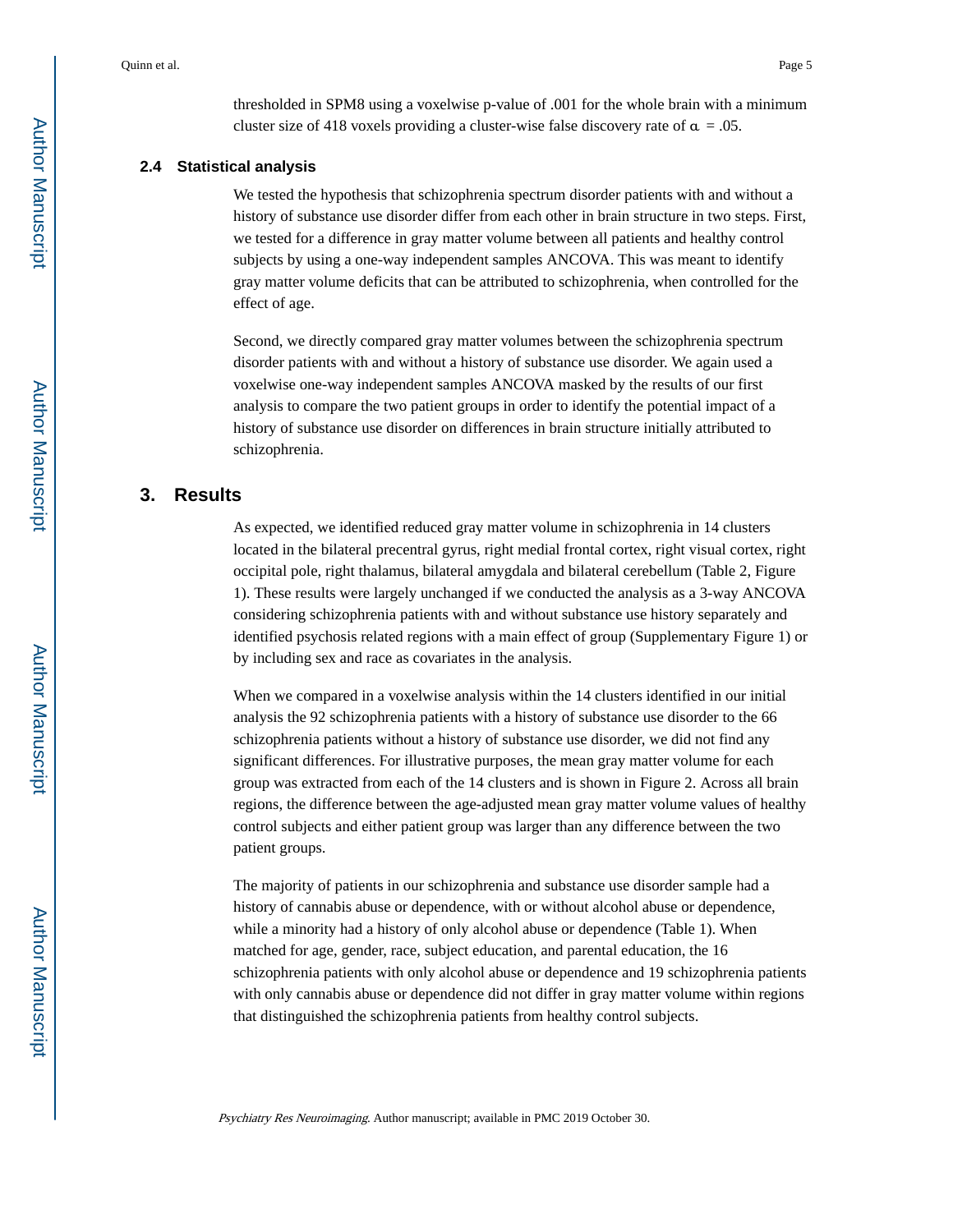#### **4. Discussion**

Critics of neuroimaging in psychotic disorders have suggested that substance use disorder confounds the study of the neural basis of schizophrenia (Thoma and Daum, 2013; Van Haren et al., 2013; Weinberger and Radulescu, 2016). Previous meta-analyses of VBM studies in schizophrenia have found consistent gray matter deficits in the frontal, temporal, cingulate and insular cortices and the thalamus when compared to healthy control subjects (Ellison-Wright and Bullmore, 2010; Shepherd et al., 2012). While we did not find significant deficits in the cingulate and insula in our analysis of all schizophrenia spectrum disorder patients compared to controls, we observed gray matter volume deficits in all other expected regions, validating our findings as representative of the volume deficits typically observed in VBM studies of schizophrenia. Here we were able to show that significant differences in gray matter volume attributed to the diagnosis of schizophrenia are not significantly compounded by a history of cannabis and alcohol use disorders. This finding held even when we considered separately those patients who had abuse or dependence of cannabis alone or alcohol alone.

Our results bridge a critical gap in the existing literature on the impact of substance use disorders on brain volume changes observed in schizophrenia. The majority of studies in this area have used region of interest analysis to examine whether changes in brain volume in schizophrenia are affected by substance use. Of the two studies using a whole brain VBM analysis to investigate this question, our findings are in agreement with the study by Haller et al. (2013), who did not find differences in gray matter volume between first episode psychotic disorder patients with and without comorbid cannabis use. The other whole brain study by Schiffer et al. (2010) found decreased gray matter volume in the anterior cingulate, frontopolar, and superior parietal cortices in a small sample of schizophrenia patients with a history of alcohol dependence compared with schizophrenia patients without such a history. A key difference between these results and our findings is that the regions found by Schiffer et al. did not overlap with the regions they identified as having decreased gray matter volume in schizophrenia patients without alcohol dependence compared to healthy controls in the same study. Taken together with these previous studies, our results suggest that psychosis related changes in brain volume found with VBM do not reflect changes due to misuse of cannabis or alcohol.

It is possible that a region of interest analysis may be more sensitive for detecting substance induced volumetric changes in brain regions affected by psychosis. This may be particularly relevant for cannabis users in those areas with high concentrations of cannabinoid receptors (Lorenzetti et al., 2016). Of the studies that have used a region of interest analysis to test how substance use affects brain volume in psychosis, findings are mixed (Supplementary Table 1). Cannabis use in psychosis patients has been associated with decreased volume in the cingulate cortex (Bangalore et al., 2008; Rapp et al., 2013; Szeszko et al., 2007) and hippocampus (Ebdrup et al., 2010), increased putamen volume (Koenders et al., 2015) or no differences in cannabis users compared to non-users (Cahn et al., 2004; Haller et al., 2013; Malchow et al., 2013b; Solowij et al., 2013; Wobrock et al., 2009). Two early studies examining alcohol use found decreased prefrontal cortex (Mathalon et al., 2003) and cerebellar vermis (Joyal et al., 2004) volume in chronic schizophrenia patients with and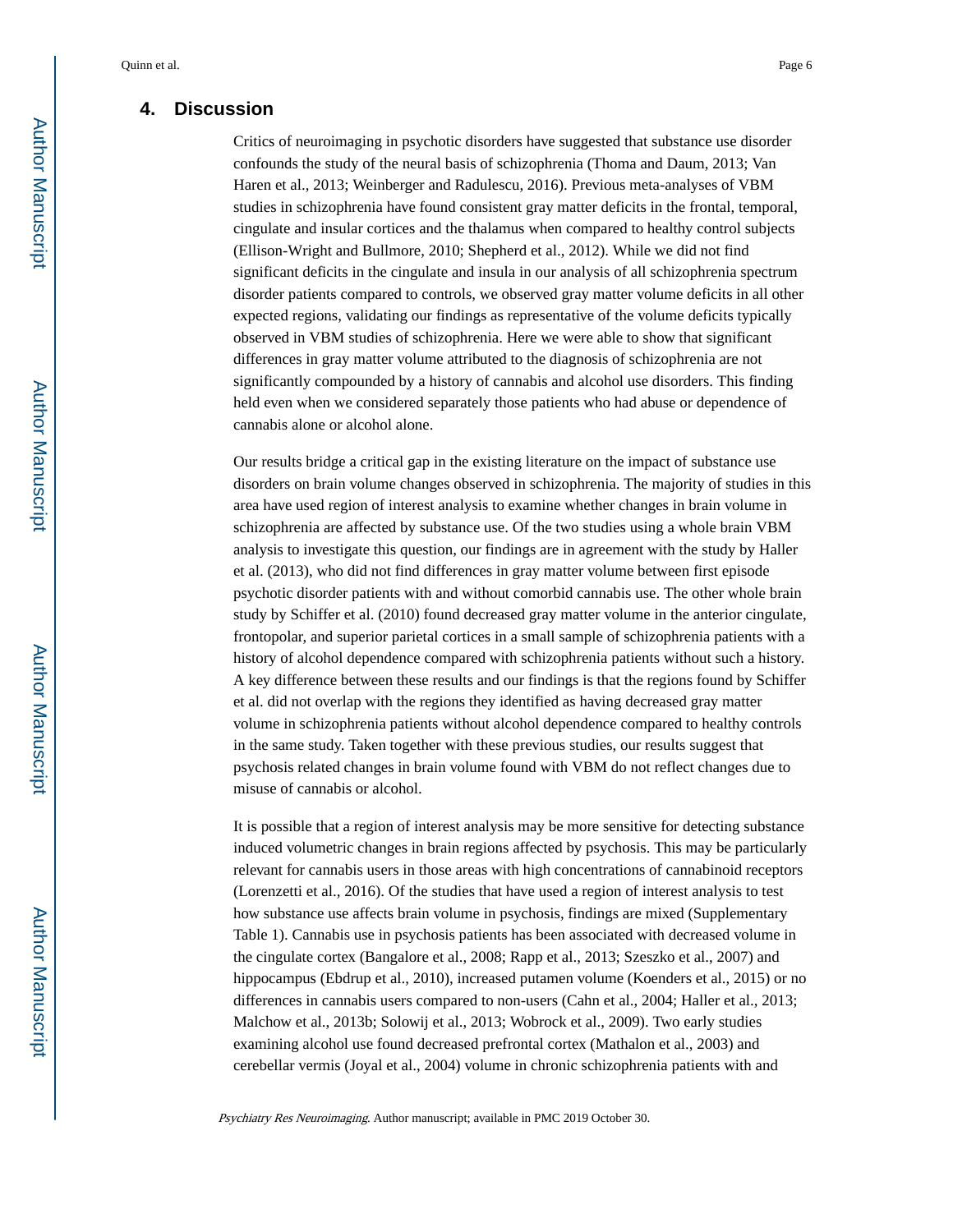without alcohol use disorder, but the majority of studies have found no differences in regional brain volume related to alcohol misuse above and beyond the volume deficits observed in psychosis patients who are non-users (Deshmukh et al., 2005; Gizewski et al., 2013; Lange et al., 2017; Nesvåg et al., 2007; Sullivan et al., 2000; Sullivan et al., 2003; Varnäs et al., 2007). Some of the heterogeneity in region of interest findings can be explained by small sample sizes, differing clinical and demographic characteristics of patient samples, use of alcohol and/or cannabis, severity of substance use, and methods used for volume analysis (VBM vs. automated segmentation vs. manual segmentation). Overall, even using a targeted region of interest approach, there is only weak evidence that volumetric changes attributed to psychosis are confounded by substance use.

Additionally, the combination of different sample sizes, statistical thresholds, and smoothing kernels used in past VBM analyses are likely to be key factors in the lack of agreement across studies. The use of a larger smoothing kernel increases the size of a cluster that will be identified in a VBM analysis (Henley et al., 2010) and combined with the generally small sample sizes under consideration this can greatly impact the reproducibility, sensitivity, and specificity of the analysis (Button et al., 2013; Ioannidis, 2011; Shen and Sterr, 2013). Recent reviews of the literature on substance use and other measures of brain structure in schizophrenia, including manual volumetry, cortical thickness, and shape analysis, have similarly identified a pattern of inconclusive or largely negative results (Malchow et al., 2013a; Thoma and Daum, 2013).

A significant strength of our study is the large sample of well characterized and wellmatched schizophrenia patients, with only 2 recent studies reaching sample sizes similar to our study (Koenders et al., 2015; Lange et al., 2017). Although the article by Koenders et al. is better positioned to address questions regarding the effect of alcohol use on the brain regardless of psychotic disorder diagnosis, our study extends their findings to a large group of individuals with schizophrenia and comorbid alcohol and/or cannabis abuse or dependence. In the study by Lange et al., only a small portion of the schizophrenia patient sample met criteria for Alcohol Use Disorder (n=13) or other Substance Use Disorder (n=32). Koenders et al. examined brain structure in a large group of male early stage schizophrenia patients with  $(n=80)$  or without  $(n=33)$  cannabis use disorder. Our study expands on their finding by including both male and female patients.

Our study also has several limitations. First, we relied on patient report to determine the history of substance use disorders, similar to previous studies. Second, we used categorical diagnoses, not dimensional assessments, to group patients into cohorts with and without substance use disorders. However, this is common practice (Supplementary Table 1), and the one previous study that used a continuous assessment of substance use did not yield different results (Lange et al., 2017). Third, we used DSM-IV-TR rather than DSM-5 diagnoses. While this sets us apart from future studies that will use DSM-5 criteria, this allowed for better comparison with previous studies. Fourth, patients were excluded from the study if they met criteria for substance abuse or dependence in the past month. While this is standard for schizophrenia studies, it could have led to the exclusion of more severely ill substance use disorder patients. Conversely, we did not have a biological measure of substance use such as blood or urine screening at the time of the scan so we cannot conclusively state that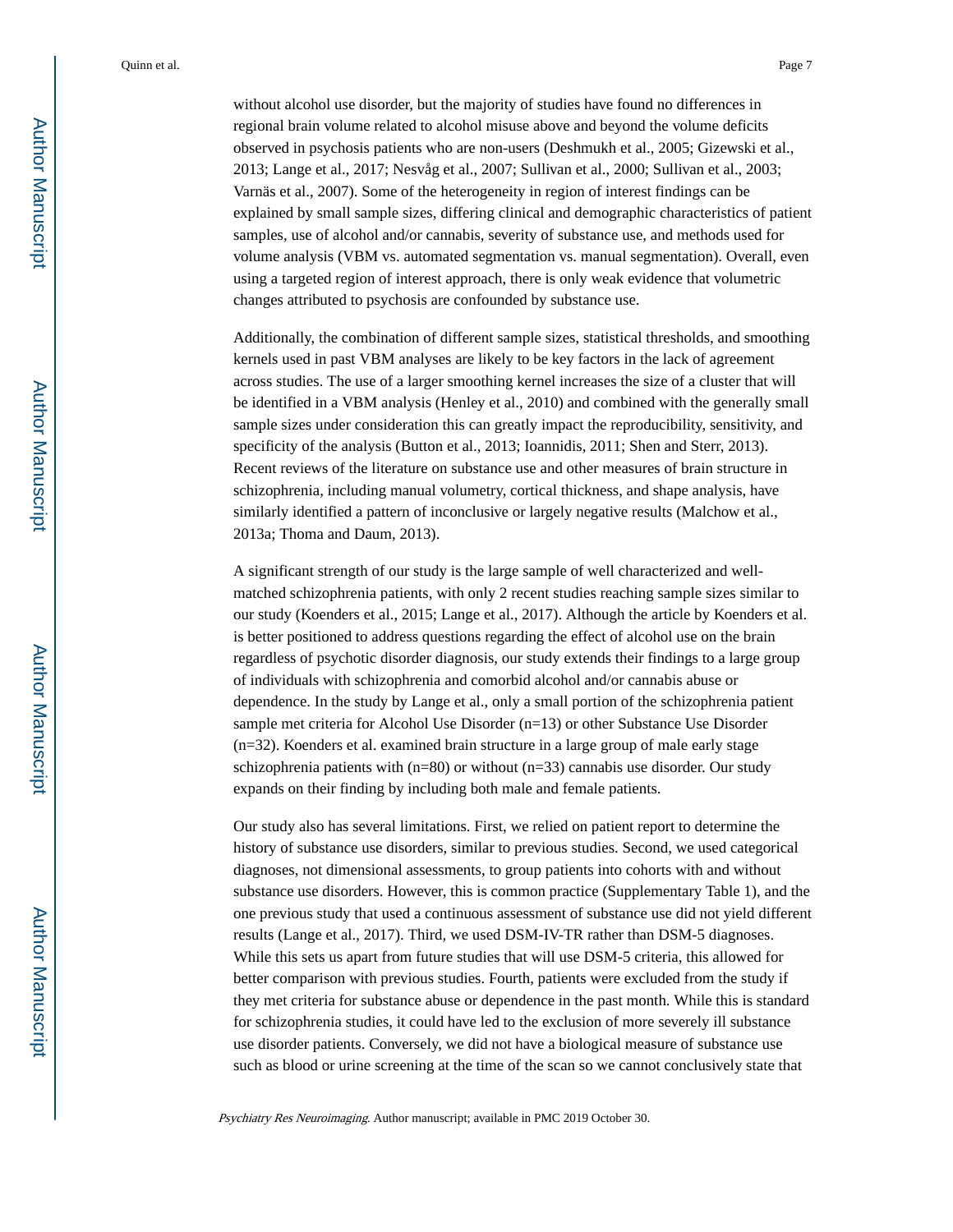participants were not using substances at the time of the scan. Importantly, although we have a large sample size compared to many previous investigations, we cannot rule out the possibility that substance use does alter brain structure in regions affected by psychosis and that a larger study could detect such an effect. Finally, we employed only one commonly used measure of brain structure.

We find that a clinically meaningful history of alcohol or cannabis use does not significantly compound the gray matter deficits associated with schizophrenia. Longitudinal studies examining the effects of alcohol and cannabis will be especially informative in elucidating the impact of substance use on brain health in psychotic disorders. For example, two studies have shown that cannabis use relates to changes in cortical thickness over time and may accelerate thinning in several regions of the cerebral cortex (Hartberg et al., 2018; Rais et al., 2010). Future large scale longitudinal studies of additional measures of brain structure and function, such as cortical thickness, diffusion tensor imaging, and resting state connectivity, are needed to better understand the clinical and neural trajectories of schizophrenia patients with a history of substance use disorder.

#### **Supplementary Material**

Refer to Web version on PubMed Central for supplementary material.

#### **Acknowledgment**

This work was supported by the Charlotte and Donald Test Fund, NIMH grant R01-MH70560 (Dr. Heckers), the Vanderbilt Psychiatric Genotype/Phenotype Project, and the Vanderbilt Institute for Clinical and Translational Research (through grant 1-UL-1-TR000445 from the National Center for Research Resources/NIH). Dr. Blackford's effort was supported by the Veterans Health Administration (CX001226).

## **References**

- Ascher-Svanum H, Zhu B, Faries D, Lacro JP, Dolder CR, 2006 A prospective study of risk factors for nonadherence with antipsychotic medication in the treatment of schizophrenia. J. Clin. Psychiatry 67, 1114–1123. [PubMed: 16889456]
- Ashburner J, 2007 A fast diffeomorphic image registration algorithm. Neuroimage 38, 95–113. [PubMed: 17761438]
- Bangalore SS, Prasad KMR, Montrose DM, Goradia DD, Diwadkar VA, Keshavan MS, 2008 Cannabis use and brain structural alterations in first episode schizophrenia - A region of interest, voxel based morphometric study. Schizophr. Res 99, 1–6. [PubMed: 18248793]
- Button KS, Ioannidis JPA, Mokrysz C, Nosek BA, Flint J, Robinson ESJ, Munafò MR, 2013 Power failure: Why small sample size undermines the reliability of neuroscience. Nat. Rev. Neurosci 14, 365–376. [PubMed: 23571845]
- Cahn W, Hulshoff Pol HE, Caspers E, van Haren NE, Schnack HG, Kahn RS, 2004 Cannabis and brain morphology in recent-onset schizophrenia. Schizophr. Res 67, 305–307. [PubMed: 14984893]
- Deshmukh A, Rosenbloom MJ, De Rosa E, Sullivan EV, Pfefferbaum A, 2005 Regional striatal volume abnormalities in schizophrenia: Effects of comorbidity for alcoholism, recency of alcoholic drinking, and antipsychotic medication type. Schizophr. Res 79, 189–200. [PubMed: 15963693]
- Ebdrup BH, Glenthøj B, Rasmussen H, Aggernaes B, Langkilde AR, Paulson OB, Lublin H, Skimminge A, Baaré W, 2010 Hippocampal and caudate volume reductions in antipsychotic-naive first-episode schizophrenia. J. Psychiatry Neurosci 35, 95–104. [PubMed: 20184807]
- Ellison-Wright I, Bullmore E, 2010 Anatomy of bipolar disorder and schizophrenia: A meta-analysis. Schizophr. Res 117, 1–12. [PubMed: 20071149]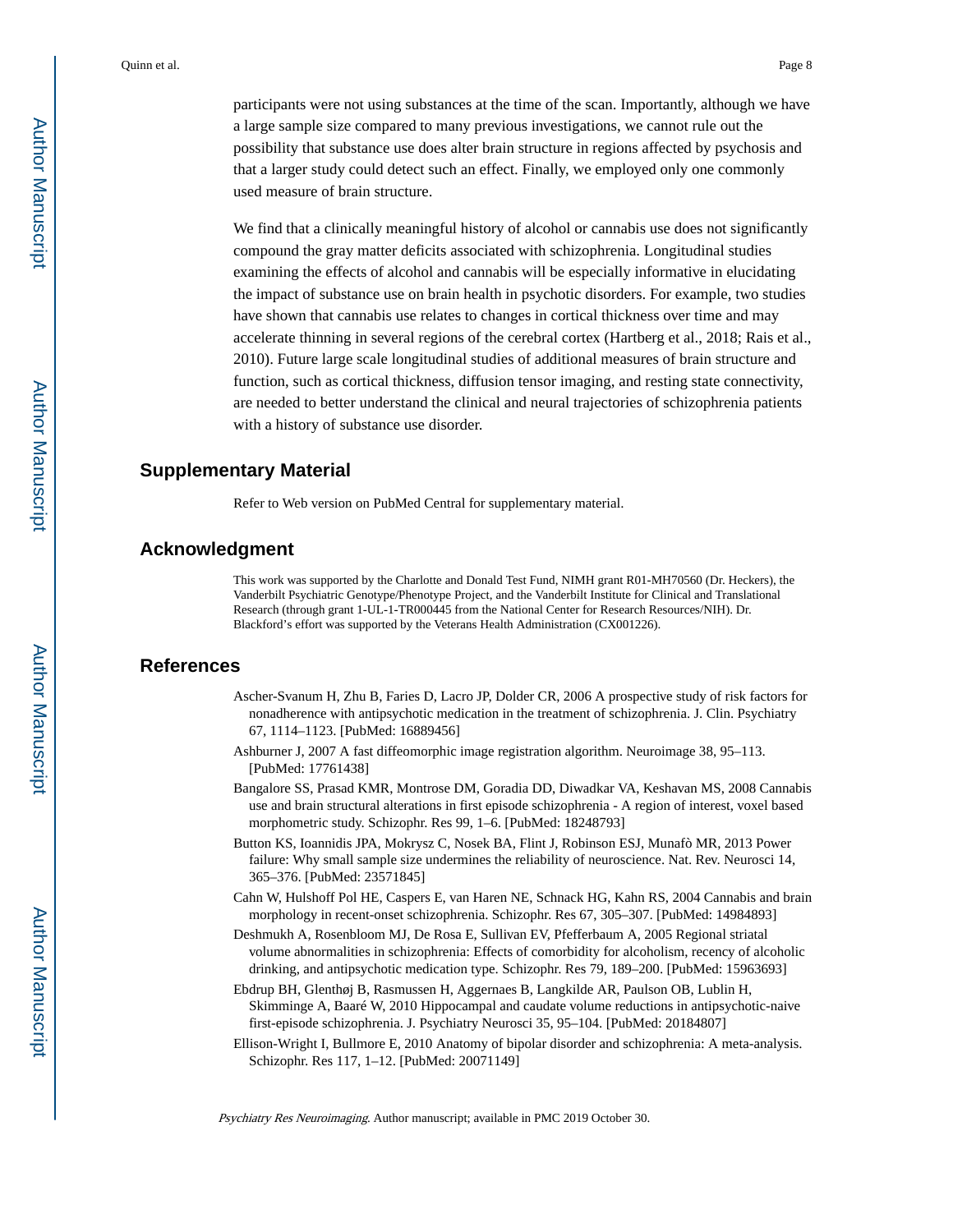- First M, Spitzer R, Gibbon M, Williams J, 1995 Structured Clinical Interview for DSM-IV Axis I Disorders, Patient Edition. New York: New York State Psychiatric Institute, Biometrics Research.
- Gardner DM, Murphy AL, O'Donnell H, Centorrino F, Baldessarini RJ, 2010 International consensus study of antipsychotic dosing. Am. J. Psychiatry 167, 686–693. [PubMed: 20360319]
- Gizewski ER, Müller BW, Scherbaum N, Lieb B, Forsting M, Wiltfang J, Leygraf N, Schiffer B, 2013 The impact of alcohol dependence on social brain function. Addict. Biol 18, 109–120. [PubMed: 22340281]
- Haller S, Curtis L, Badan M, Bessero S, Albom M, Chantraine F, Alimenti A, Lovblad KO, Giannakopoulos P, Merlo M, 2013 Combined grey matter VBM and white matter TBSS analysis in young first episode psychosispatients with and without cannabis consumption. Brain Topogr. 26, 641–647. [PubMed: 23604786]
- Hamilton M, 1960 A rating scale for depression. J. Neurol. Neurosurg. Psychiatry 56–62. [PubMed: 14399272]
- Hartberg CB, Lange EH, Lagerberg TV, Haukvik UK, Andreassen OA, Melle I, Agartz I, 2018 Cortical thickness, cortical surface area and subcortical volumes in schizophrenia and bipolar disorder patients with cannabis use. Eur. Neuropsychopharmacol 28, 37–47. [PubMed: 29254657]
- Henley SMD, Ridgway GR, Scahill RI, Klöppel S, Tabrizi SJ, Fox NC, Kassubek J, 2010 Pitfalls in the use of voxel-based morphometry as a biomarker: Examples from Huntington disease. Am. J. Neuroradiol 31, 711–719. [PubMed: 20037137]
- Hjorthøj C, Østergaard MLD, Benros ME, Toftdahl NG, Erlangsen A, Andersen JT, Nordentoft M, 2015 Association between alcohol and substance use disorders and all-cause and cause-specific mortality in schizophrenia, bipolar disorder, and unipolar depression: A nationwide, prospective, register-based study. Lancet Psychiat. 2, 801–808.
- Ioannidis JPA, 2011 Excess significance bias in the literature on brain volume abnormalities. Arch. Gen. Psychiatry 68, 773–780. [PubMed: 21464342]
- Joyal CC, Pennanen C, Tiihonen E, Laakso MP, Tiihonen J, Aronen HJ, 2004 MRI volumetry of the vermis and the cerebellar hemispheres in men with schizophrenia. Psy. Res. Neuro 131, 115–124.
- Kay S, Fiszbein A, Opler L, 1987 The Positive and Negative Syndrome Scale for schizophrenia. Schizophr. Bull 13, 261–276. [PubMed: 3616518]
- Koenders L, Machielsen M, van der Meer F, van Gasselt A, Meijer C, van den Brink W, Koeter M, Caan M, Cousijn J, den Braber A, van 't Ent D, Rive M, Schene A, van de Giessen E, Huyser C, de Kwaasteniet B, Veltman D, de Haan L, 2015 Brain volume in male patients with recent onset schizophrenia with and without cannabis use disorders. J. Psychiatry Neurosci 40, 197–206. [PubMed: 25510948]
- Lange EH, Nerland S, Jorgensen KN, Morch-Johnsen L, Nesvåg R, Hartberg CB, Haukvik UK, Osnes K, Melle I, Andreassen OA, Agartz I, 2017 Alcohol use is associated with thinner cerebral cortex and larger ventricles in schizophrenia, bipolar disorder and healthy controls. Psychol. Med 47, 655–668. [PubMed: 27830632]
- Lorenzetti V, Solowij N, Yucel M, 2016 The Role of Cannabinoids in Neuroanatomic Alterations in Cannabis Users. Biol. Psychiatry 79, e17–31. [PubMed: 26858212]
- Malchow B, Hasan A, Fusar-Poli P, Schmitt A, Falkai P, Wobrock T, 2013a Cannabis abuse and brain morphology in schizophrenia: A review of the available evidence. Eur. Arch. Psychiatry Clin. Neurosci 263, 3–13. [PubMed: 22907121]
- Malchow B, Hasan A, Schneider-Axmann T, Jatzko A, Gruber O, Schmitt A, Falkai P, Wobrock T, 2013b Effects of cannabis and familial loading on subcortical brain volumes in first-episode schizophrenia. Eur. Arch. Psychiatry Clin. Neurosci 263 Suppl 2, S155–168. [PubMed: 24085610]
- Mathalon DH, Pfefferbaum A, Lim KO, Rosenbloom MJ, Sullivan EV, 2003 Compounded brain volume deficits in schizophrenia-alcoholism comorbidity. Arch. Gen. Psychiatry 60, 245–252. [PubMed: 12622657]
- Moore E, Mancuso SG, Slade T, Galletly C, Castle DJ, 2012 The impact of alcohol and illicit drugs on people with psychosis: The second Australian national survey of psychosis. Aust. N. Z. J. Psychiatry 46, 864–878. [PubMed: 22472772]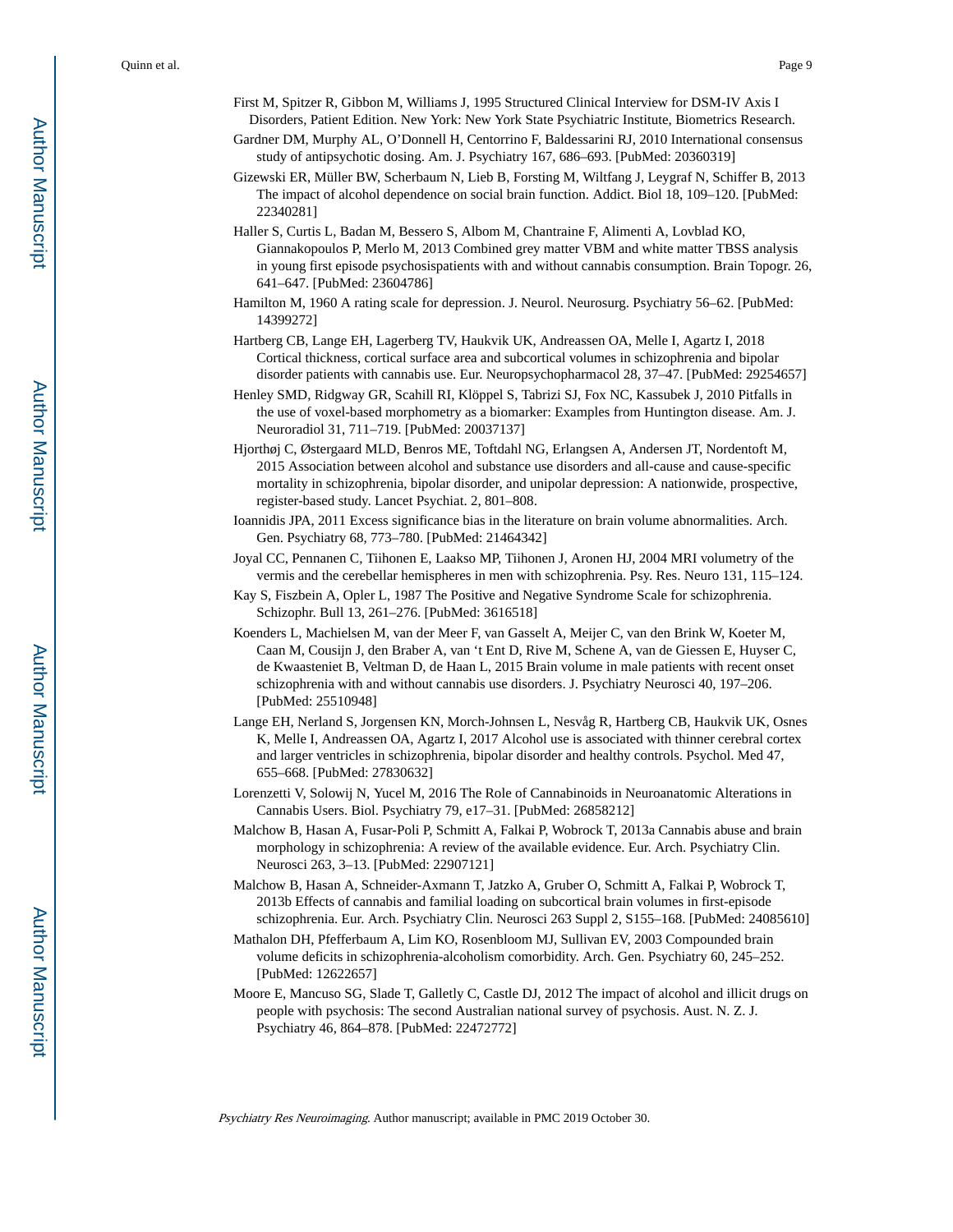- Nesvåg R, Frigessi A, Jönsson EG, Agartz I, 2007 Effects of alcohol consumption and antipsychotic medication on brain morphology in schizophrenia. Schizophr. Res 90, 52–61. [PubMed: 17218084]
- Nesvåg R, Knudsen GP, Bakken IJ, Høye A, Ystrom E, Surén P, Reneflot A, Stoltenberg C, Reichborn-Kjennerud T, 2015 Substance use disorders in schizophrenia, bipolar disorder, and depressive illness: a registry-based study. Soc. Psychiatry Psychiatr. Epidemiol 50, 1267–1276. [PubMed: 25680837]
- Purdon SE, 2005 The Screen for Cognitive Impairment in Psychiatry (SCIP): Administration Manual and Normative Data. PNL Inc, Edmonton, Alberta.
- Rais M, van Haren NEM, Cahn W, Schnack HG, Lepage C, Collins L, Evans AC, Hulshoff Pol HE, Kahn RS, 2010 Cannabis use and progressive cortical thickness loss in areas rich in CB1 receptors during the first five years of schizophrenia. Eur. Neuropsychopharmacol 20, 855–865. [PubMed: 20863671]
- Rapp C, Walter A, Studerus E, Bugra H, Tamagni C, Röthlisberger M, Borgwardt S, Aston J, Riecher-Rössler A, 2013 Cannabis use and brain structural alterations of the cingulate cortex in early psychosis. Psy. Res. Neuro 214, 102–108.
- Rocchetti M, Crescini A, Borgwardt S, Caverzasi E, Politi P, Atakan Z, Fusar-Poli P, 2013 Is cannabis neurotoxic for the healthy brain? A meta-analytical review of structural brain alterations in nonpsychotic users. Psychiatry Clin. Neurosci 67, 483–492. [PubMed: 24118193]
- Schiffer B, Müller BW, Scherbaum N, Forsting M, Wiltfang J, Leygraf N, Gizewski ER, 2010 Impulsivity-related brain volume deficits in schizophrenia-addiction comorbidity. Brain. 133, 3093–3103. [PubMed: 20647266]
- Shen S, Sterr A, 2013 Is DARTEL-based voxel-based morphometry affected by width of smoothing kernel and group size? A study using simulated atrophy. J. Magn. Reson. Imaging 37, 1468–1475. [PubMed: 23172789]
- Shepherd AM, Laurens KR, Matheson SL, Carr VJ, Green MJ, 2012 Systematic meta-review and quality assessment of the structural brain alterations in schizophrenia. Neurosci. Biobehav. Rev 36, 1342–1356. [PubMed: 22244985]
- Solowij N, Walterfang M, Lubman DI, Whittle S, Lorenzetti V, Styner M, Velakoulis D, Pantelis C, Yücel M, 2013 Alteration to hippocampal shape in cannabis users with and without schizophrenia. Schizophr. Res 143, 179–184. [PubMed: 23201308]
- Sullivan EV, Deshmukh A, Desmond JE, Mathalon DH, Rosenbloom MJ, Lim KO, Pfefferbaum A, 2000 Contribution of alcohol abuse to cerebellar volume deficits in men with schizophrenia. Arch. Gen. Psychiatry 57, 894–902. [PubMed: 10986553]
- Sullivan EV, Rosenbloom MJ, Serventi KL, Deshmukh A, Pfefferbaum A, 2003 Effects of Alcohol Dependence Comorbidity and Antipsychotic Medication on Volumes of the Thalamus and Pons in Schizophrenia. Am. J. Psychiatry 160, 1110–1116. [PubMed: 12777269]
- Szeszko PR, Robinson DG, Sevy S, Kumra S, Rupp CI, Betensky JD, Lencz T, Ashtari M, Kane JM, Malhotra AK, Gunduz-Bruce H, Napolitano B, Bilder RM, 2007 Anterior cingulate grey-matter deficits and cannabis use in first-episode schizophrenia. Br. J. Psychiatry 190, 230–236. [PubMed: 17329743]
- Thoma P, Daum I, 2013 Comorbid substance use disorder in schizophrenia: A selective overview of neurobiological and cognitive underpinnings. Psychiatry Clin. Neurosci 67, 367–383. [PubMed: 23890122]
- Van Erp TGM, Hibar DP, Rasmussen JM, Glahn DC, Pearlson GD, Andreassen OA, Agartz I, Westlye LT, Haukvik UK, Dale AM, Melle I, Hartberg CB, Gruber O, Kraemer B, Zilles D, Donohoe G, Kelly S, McDonald C, Morris DW, Cannon DM, Corvin A, Machielsen MWJ, Koenders L, De Haan L, Veltman DJ, Satterthwaite TD, Wolf DH, Gur RC, Gur RE, Potkin SG, Mathalon DH, Mueller BA, Preda A, Macciardi F, Ehrlich S, Walton E, Hass J, Calhoun VD, Bockholt HJ, Sponheim SR, Shoemaker JM, Van Haren NEM, Pol HEH, Ophoff RA, Kahn RS, Roiz-Santiaez R, Crespo-Facorro B, Wang L, Alpert KI, Jönsson EG, Dimitrova R, Bois C, Whalley HC, McIntosh AM, Lawrie SM, Hashimoto R, Thompson PM, Turner JA, 2016 Subcortical brain volume abnormalities in 2028 individuals with schizophrenia and 2540 healthy controls via the ENIGMA consortium. Mol. Psychiatry 21, 547–553. [PubMed: 26033243]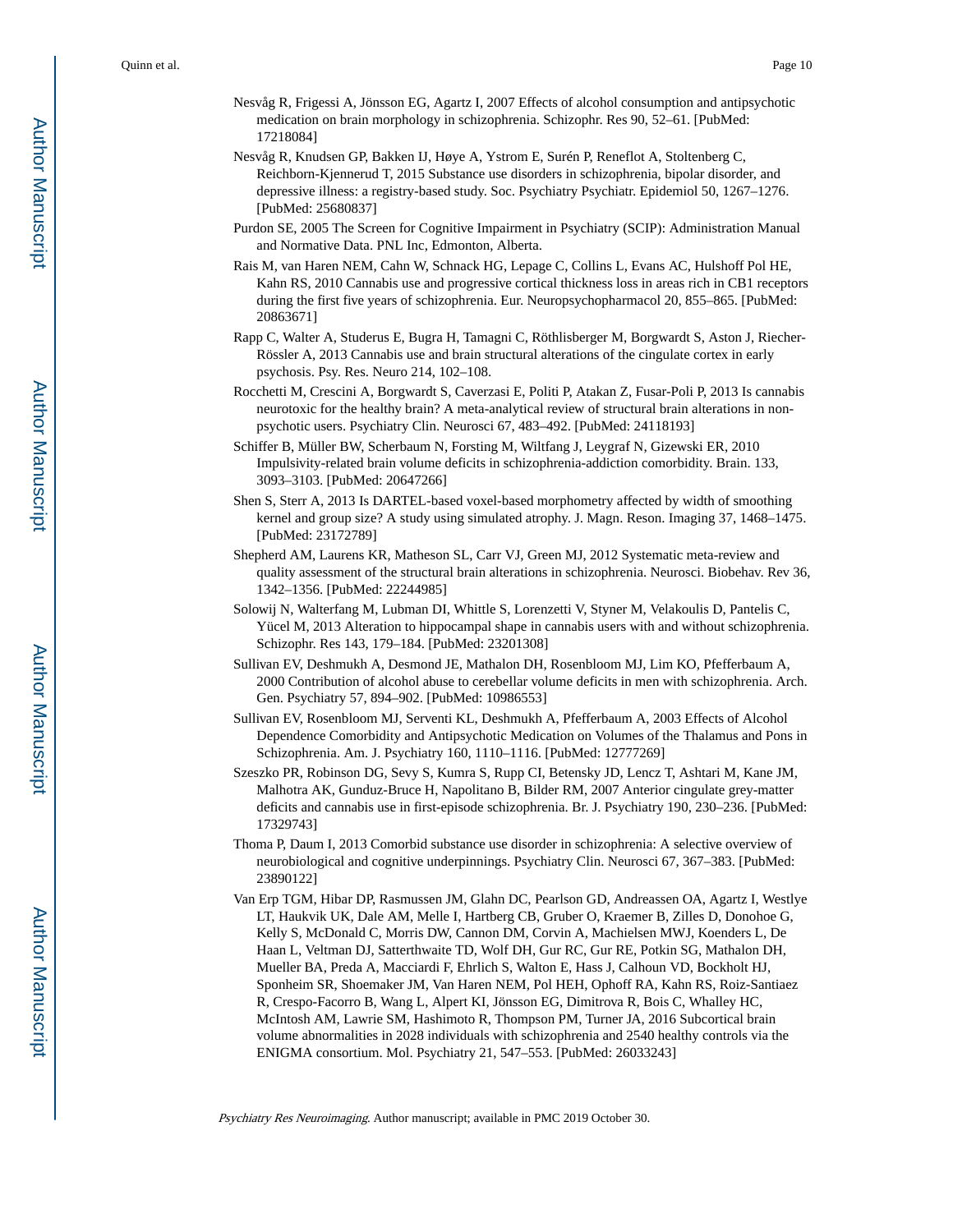- Van Haren NE, Cahn W, Hulshoff Pol HE, Kahn RS, 2013 Confounders of excessive brain volume loss in schizophrenia. Neurosci. Biobehav. Rev 37, 2418–2423. [PubMed: 23000300]
- Varnäs K, Okugawa G, Hammarberg A, Nesvåg R, Rimol LM, Franck J, Agartz I, 2007 Cerebellar volumes in men with schizophrenia and alcohol dependence. Psychiatry Clin. Neurosci 61, 326– 329. [PubMed: 17472604]
- Volkow ND, 2009 Substance Use Disorders in Schizophrenia--Clinical Implications of Comorbidity. Schizophr. Bull 35, 469–472. [PubMed: 19325163]
- Wechsler DTPC, 2001 Wechsler test of adult reading. San Antonio, TX: Harcourt Assessment.
- Weinberger DR, Radulescu E, 2016 Finding the elusive psychiatric "lesion" with 21st-century neuroanatomy: A note of caution. Am. J. Psychiatry 173, 27–33. [PubMed: 26315983]
- Wobrock T, Sittinger H, Behrendt B, D'Amelio R, Falkai P, 2009 Comorbid substance abuse and brain morphology in recent-onset psychosis. Eur. Arch. Psychiatry Clin. Neurosci 259, 28–36. [PubMed: 19194646]
- Xiao PR, Dai ZY, Zhong JG, Zhu YL, Shi HC, Pan PL, 2015 Regional gray matter deficits in alcohol dependence: A meta-analysis of voxel-based morphometry studies. Drug Alcohol Depend. 153, 22–28. [PubMed: 26072220]
- Yang X, Tian F, Zhang H, Zeng J, Chen T, Wang S, Jia Z, Gong Q, 2016 Cortical and subcortical gray matter shrinkage in alcohol-use disorders: A voxel-based meta-analysis. Neurosci. Biobehav. Rev 66, 92–103. [PubMed: 27108216]
- Young RC, Biggs JT, Ziegler VE, Meyer DA, 1978 A rating scale for mania: reliability, validity and sensitivity. Br. J. Psychiatry 133, 429–435. [PubMed: 728692]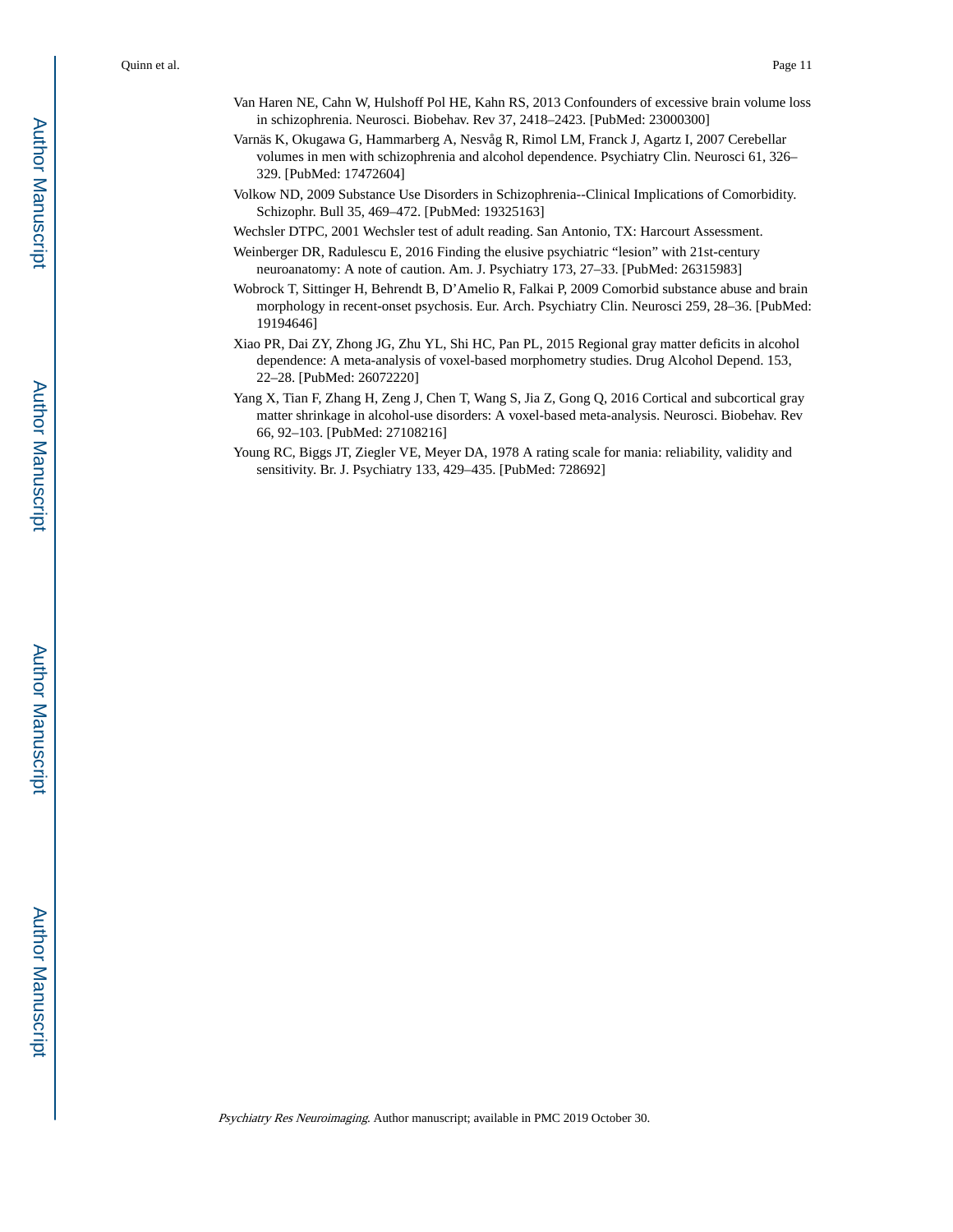## **Highlights**

**•** Substance use may confound the study of brain structure in schizophrenia.

- We compared schizophrenia patients with and without substance use histories.
- We replicated gray matter volume deficits known to occur in schizophrenia.
- **•** These did not significantly differ in patients with and without substance use.
- **•** A substance use history does not compound gray matter deficits in schizophrenia.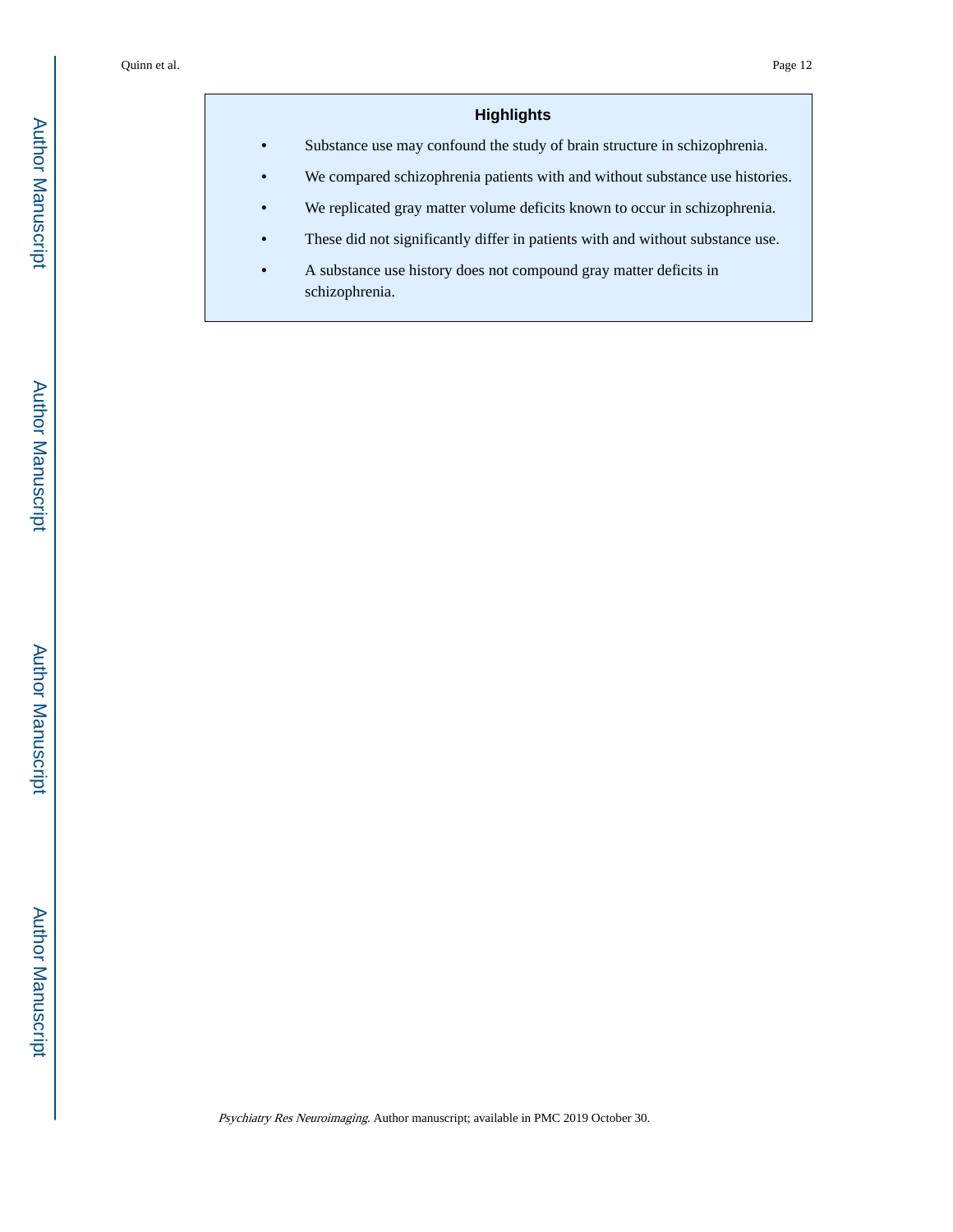

## **Fig. 1.**

Reduced gray matter volume in schizophrenia spectrum patients compared to healthy controls. Statistical results thresholded at voxelwise  $p < 0.001$ , cluster size  $k = 418$  for cluster FDR < 0.05. Slice labels indicate MNI coordinates.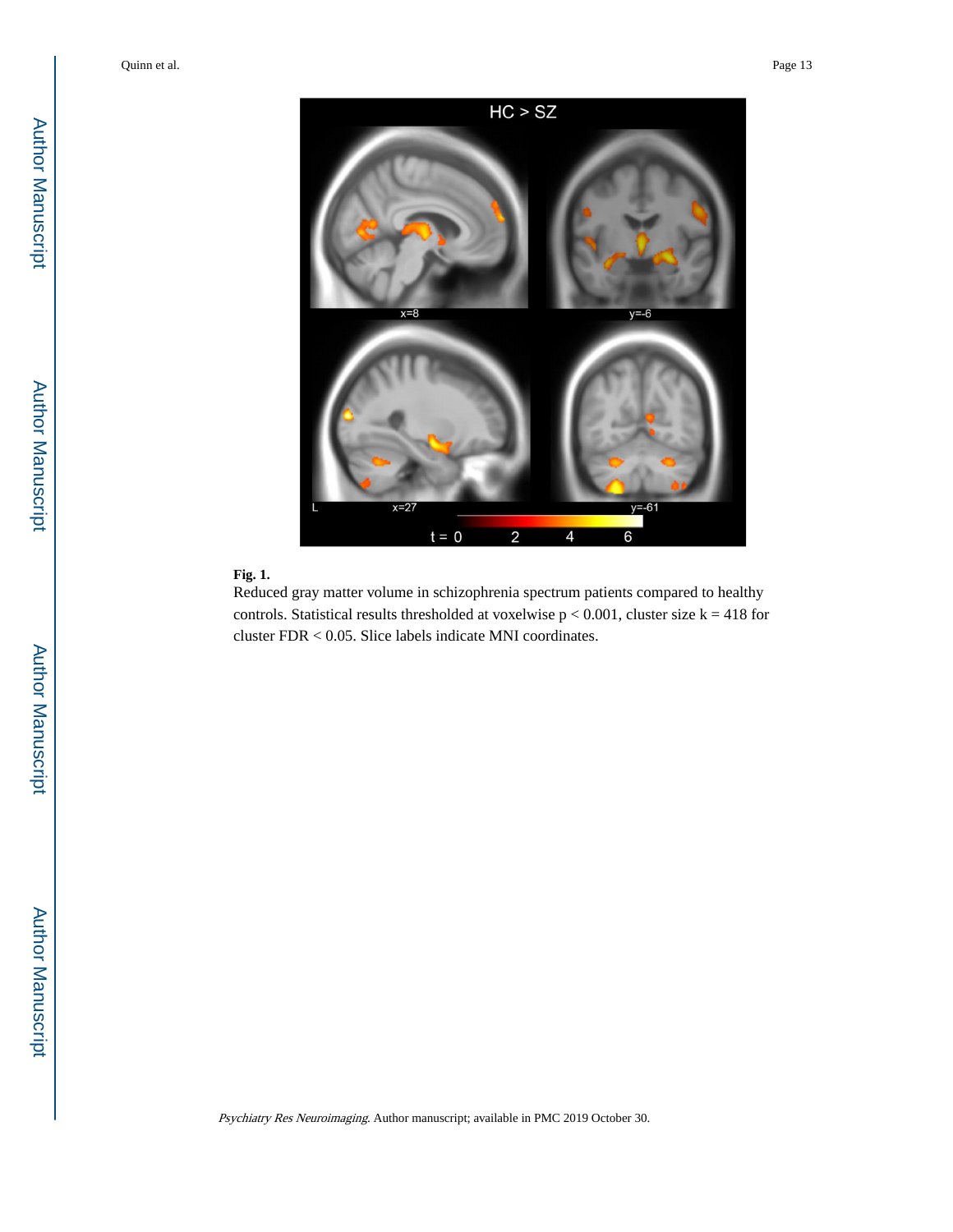

#### **Fig. 2.**

In a voxelwise analysis within the regions previously identified to differ between healthy controls (HC) and all schizophrenia spectrum patients, no significant differences in mean gray matter volume were found between schizophrenia spectrum patients with (SZ+SUD) and without (SZ-SUD) substance use histories ( $p > 0.05$ ). For display purposes, bars represent age-adjusted mean gray matter volumes extracted from 14 clusters identified in the first analysis of all schizophrenia patients compared to healthy controls. Error bars indicate standard error of the mean.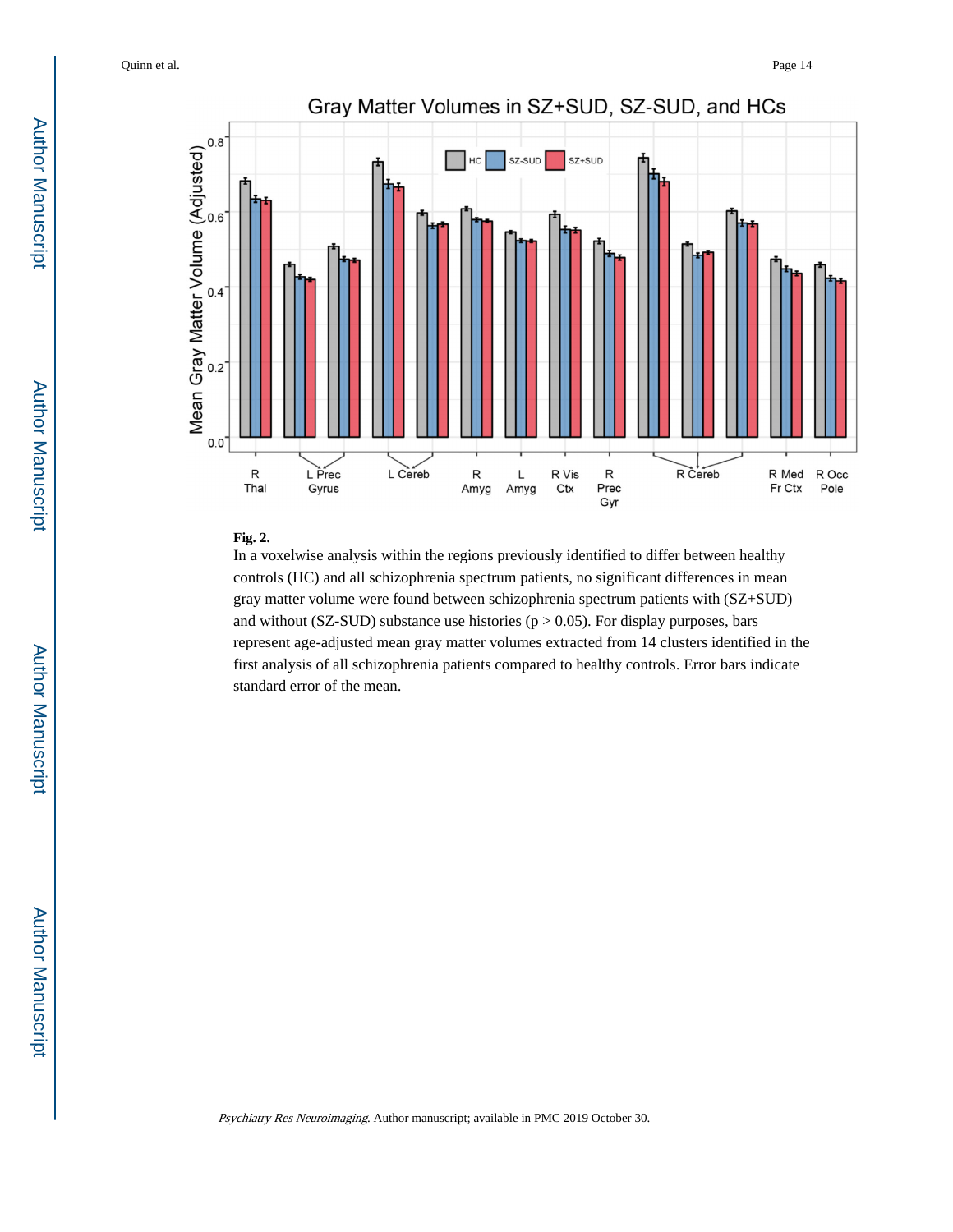#### **Table 1.**

#### Demographics and clinical characteristics.

| <b>Psychosis Patients</b>                           |                                   |                     |                    |                    |                     |              |                   |         |  |  |  |
|-----------------------------------------------------|-----------------------------------|---------------------|--------------------|--------------------|---------------------|--------------|-------------------|---------|--|--|--|
|                                                     | <b>Healthy</b><br><b>Controls</b> | <b>All Patients</b> | $SZ+SUD$           | <b>SZ-SUD</b>      | $HC > All$ Patients |              | $SZ+SUB > SZ-SUD$ |         |  |  |  |
|                                                     | n=88 Mean<br>(SD)                 | n=158 Mean<br>(SD)  | n=92 Mean<br>(SD)  | n=66 Mean<br>(SD)  | <b>Statistic</b>    | $\mathbf{p}$ | <b>Statistic</b>  | p       |  |  |  |
| Age                                                 | 29.51<br>(10.36)                  | 29.58 (11.81)       | 29.75 (11.85)      | 29.33 (11.85)      | $t = -0.04$         | 0.97         | $t = 0.22$        | 0.83    |  |  |  |
| Sex(M/F)                                            | 60/28                             | 112/46              | 70/22              | 42/24              | $\chi^2 = 0.20$     | 0.66         | $\chi^2 = 2.89$   | 0.09    |  |  |  |
| Race (C/AA/O)                                       | 58/28/2                           | 97/54/7             | 60/26/6            | 37/28/1            | $\chi^2$ =1.96      | 0.74         | $\chi^2 = 5.19$   | 0.27    |  |  |  |
| Participant Education <sup>2</sup>                  | 15.43 (1.90)                      | 13.17(2.25)         | 13.18 (2.00)       | 13.17(2.56)        | $t = 7.87$          | < 0.001      | $t = 0.02$        | 0.99    |  |  |  |
| Parental Education <sup>b</sup>                     | 14.14(2.15)                       | 14.29 (2.89)        | 14.23 (2.92)       | 14.37 (2.86)       | $t=-0.44$           | 0.66         | $t=-0.27$         | 0.79    |  |  |  |
| <b>Smokers/Non-smokers</b>                          | 18/69                             | 91/67               | 74/18              | 17/49              | $\chi^2 = 32.58$    | < 0.001      | $\chi^2 = 47.74$  | < 0.001 |  |  |  |
| <b>Diagnosis</b>                                    |                                   |                     |                    |                    |                     |              |                   |         |  |  |  |
| Schizophrenia                                       |                                   | 65                  | 38                 | 27                 |                     |              |                   |         |  |  |  |
| Schizoaffective                                     |                                   | 36                  | 26                 | 10                 |                     |              | $\chi^2$ = 4.84   | 0.09    |  |  |  |
| Schizophreniform                                    |                                   | 57                  | 28                 | 29                 |                     |              |                   |         |  |  |  |
| <b>Duration of Illness (years)</b>                  |                                   | 9.01 (11.98)        | 9.77(12.10)        | 7.95 (11.83)       |                     |              | $t = -0.94$       | 0.35    |  |  |  |
| <b>GAF</b>                                          | 93.28 (8.50)                      | 46.71 (14.68)       | 45.32 (14.26)      | 48.73 (15.16)      | $t=-31.05$          | < 0.001      | $t = -1.42$       | 0.16    |  |  |  |
| <b>WTAR</b>                                         | 110.31<br>(12.22)                 | 97.66 (16.22)       | 98.58 (15.3)       | 96.35 (17.49)      | $t=-6.89$           | < 0.001      | $t = 0.85$        | 0.40    |  |  |  |
| <b>SCIP</b>                                         | $-0.01$<br>(0.66)                 | $-1.19(0.98)$       | $-1.22(0.98)$      | $-1.15(1.00)$      | $t=-11.18$          | < 0.001      | $t = -0.45$       | 0.65    |  |  |  |
| <b>PANSS</b>                                        |                                   | 67.87               | 69.42              | 65.74              |                     |              | $t=1.26$          | 0.21    |  |  |  |
| Positive                                            |                                   | 18.78               | 19.98              | 17.14              |                     |              | $t = 2.55$        | 0.01    |  |  |  |
| Negative                                            |                                   | 16.54               | 15.95              |                    |                     |              | $t=-1.13$         | 0.26    |  |  |  |
| General                                             |                                   | 32.61               | 33.60              | 31.26              |                     |              | $t=1.72$          | 0.09    |  |  |  |
| <b>YMRS</b>                                         |                                   | 4.66(5.74)          | 5.90(6.23)         | 3.00(4.55)         |                     |              | $t = 3.27$        | 0.002   |  |  |  |
| <b>HAMD</b>                                         |                                   | 8.72 (6.26)         | 8.74 (6.33)        | 8.68(6.21)         |                     |              | $t = 0.62$        | 0.95    |  |  |  |
| <b>Medication Status</b><br>(Medicated/Unmedicated) |                                   | 138/20              | 81/11              | 57/9               |                     |              | $\chi^2 = 0.10$   | 0.75    |  |  |  |
| <b>CPZ</b> Equivalents                              |                                   | 439.89<br>(286.31)  | 447.01<br>(249.34) | 429.78<br>(334.00) |                     |              | $t = 0.35$        | 0.73    |  |  |  |
| <b>Substance Abuse or</b><br><b>Dependence</b>      |                                   |                     |                    |                    |                     |              |                   |         |  |  |  |
| Cannabis only                                       |                                   |                     | 44                 |                    |                     |              |                   |         |  |  |  |
| Alcohol only                                        |                                   |                     | 16                 |                    |                     |              |                   |         |  |  |  |
| Cannabis and Alcohol                                |                                   |                     | 32                 |                    |                     |              |                   |         |  |  |  |

 $^a$ Participant education available for 147 patients (85 SZ+SUD, 62 SZ-SUD) and all controls.

 $b$ <br>Parental education available for 138 patients (83 SZ+SUD, 55 SZ-SUD) and all controls.